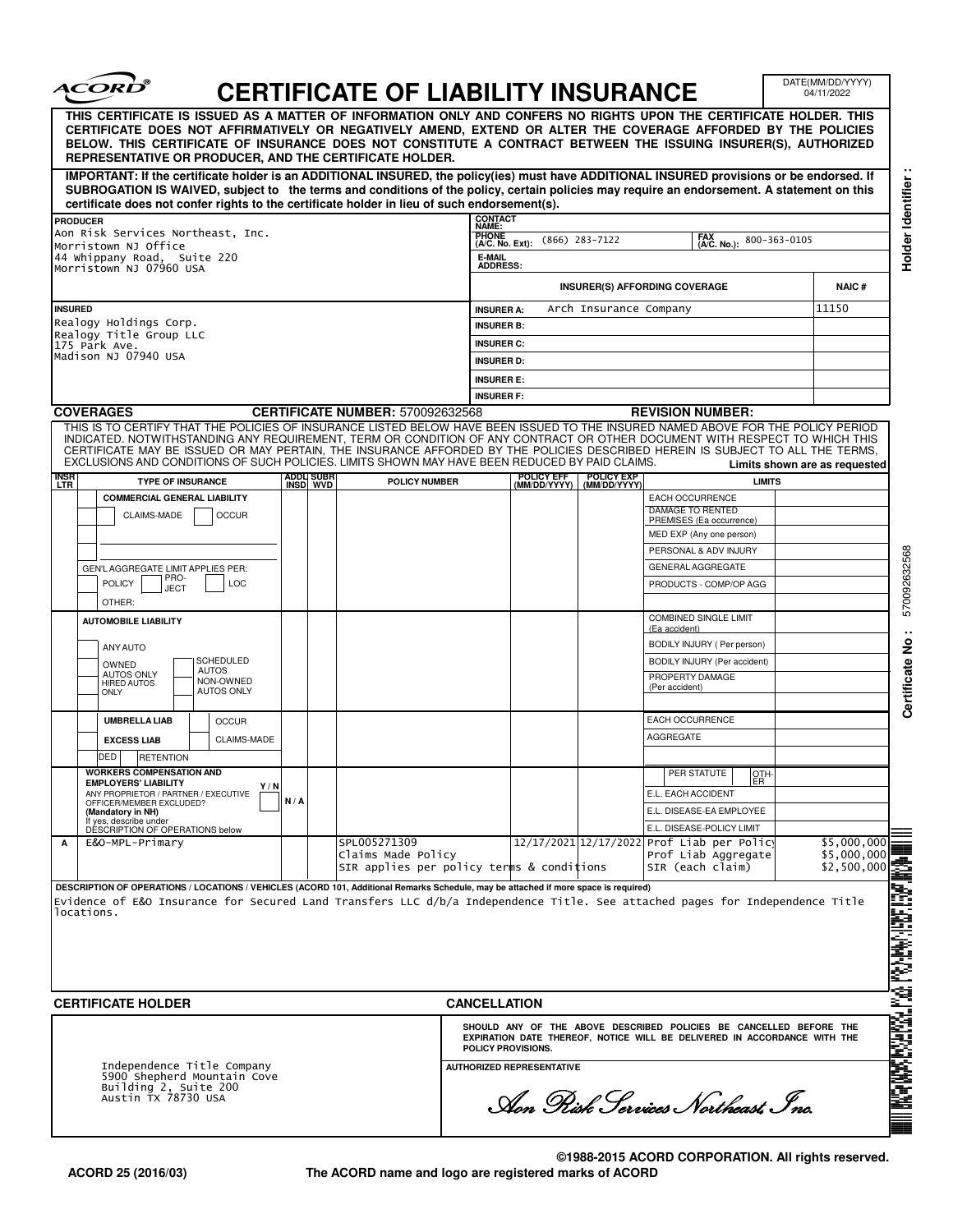**ADDITIONAL REMARKS SCHEDULE** Page of

**NAMED INSURED**

**NAIC CODE**

**LOC #:**

| ൈ          |  |
|------------|--|
| CORD<br>A. |  |
|            |  |

**AGENCY**

Aon Risk Services, Northeast, Inc.

**POLICY NUMBER** See Certificate Number

**CARRIER**

See Certificate Number

See Named Insured on Page 1

**EFFECTIVE DATE: See Page One**

### **ADDITIONAL REMARKS**

**THIS ADDITIONAL REMARKS FORM IS A SCHEDULE TO ACORD FORM, FORM NUMBER:** ACORD 24/25 **FORM TITLE:** Evidence of Liability or Property Insurance



# **AUSTIN**

**Main Office Dripping Springs (DRP)** 3916 Interstate 20 West, Ste 130 310 US Hwy 290, Suite A Arlington, TX 76017 **Dripping Springs, TX 78620** 

**Arboretum (ARB) Elgin (ELG)** 9442 Capital of Texas Highway, Building 1, Suite 100 Austin, TX 78759 22 North Main Street Office: (372)8455 \* Fax: 372-8577 \* Back-Up Fax: 372-8321 Elgin, TX 78621

**Balcones (BAL) Georgetown Office (GTN)** 5503 Balcones Drive 1103 Rivery Place, Bldg 1, Ste. 110 Austin, TX 78731 **Austin, TX 78628** 

**Bastrop (BAS) Lakeway (LAK)** 301 Highway 71 West, Suite 106 1516 RR 620 #500 Bastrop, TX 78602 **Lakeway, TX 78734** 

**Rollingwood (ROL) Lampasas (LAM)** 2500 Bee Cave Road, Bldg. II, Suite 100 703 South Western Avenue Austin, TX 78746 Lampasas, TX 76550

**Buda Office (BUD) Crystal Springs (LND)** 211B N. FM 1626, Bldg. 2 1789 S. Bagdad Road, Suite 101 Buda, TX 78610 Leander, TX 78641 Office: (512)523-3204 \* Fax (512)852.3594 Office: (512)493-3475 \* Fax (512)493.3476

**Cedar Park (CPK)** 601 E. Whitestone Blvd., Bldg. 6 Ste. 100 Cedar Park, TX 78613 Office: (512)493-3401 \* Fax: (512)493-3411

Office: (512)454-4500 \* Fax: (512)454559 Office: (512)894-3860 \* Fax (512)894-3861

Office (512)303-2567 \* Fax (512)321-2558

Office: (512)814-2038 Fax: (512)814-2041 Office: (512)931-2126 \* Fax (512)931-2361

Office (512)303-2567 \* Fax (512)321-2558 Office: (512)263-1703 \* Fax: (512)263-1706

Office: (512)329-5299 \* Fax: (512)329-0379 Office: (512)556-3607 \* Fax: (512)556-3608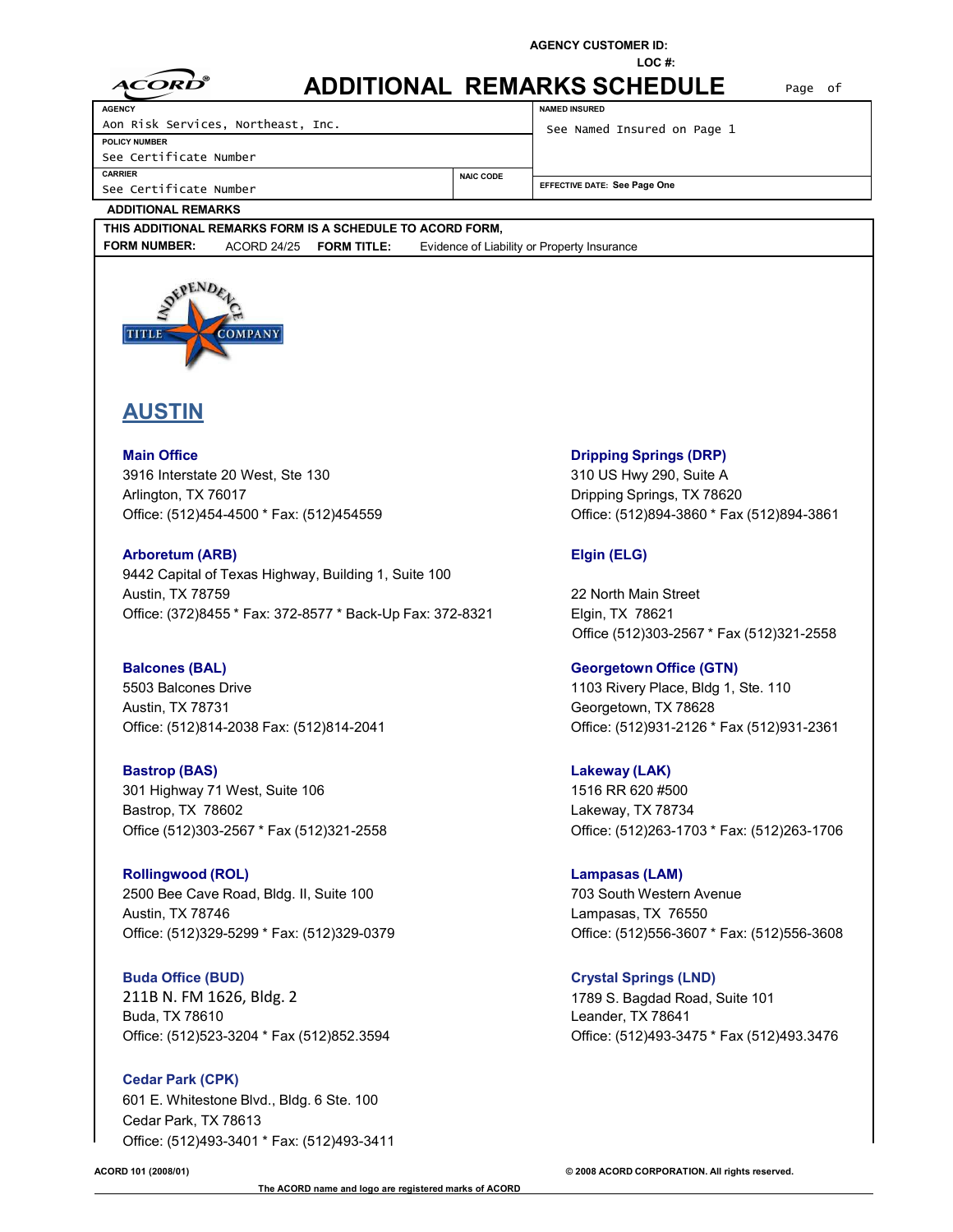**LOC #:**

| R<br>CORD<br>A. |
|-----------------|
|                 |

# **ADDITIONAL REMARKS SCHEDULE** Page of

**NAIC CODE**

**AGENCY** Aon Risk Services, Northeast, Inc. **POLICY NUMBER** See Certificate Number **CARRIER** See Certificate Number

**NAMED INSURED**

See Named Insured on Page 1

**EFFECTIVE DATE: See Page One**

**ADDITIONAL REMARKS**

**THIS ADDITIONAL REMARKS FORM IS A SCHEDULE TO ACORD FORM, FORM NUMBER:** ACORD 24/25 **FORM TITLE:** Evidence of Liability or Property Insurance

14362 West State Highway 29, Suite 202 13215 BeeCave Parkway Liberty Hill, TX 78642 Bldg A, Suite 100 Office (512) 515-0110 \* Fax (512) 515-0115 BeeCave, TX 78738

# **Pflugerville Office (KFO)**

203 W. Main Street, Suite A **Lockhart Office (LKH)** Pflugerville, TX 78660 104 S. Commerce Street Office (512) 990-8050 \* Fax (512) 990-9217 Lockhart, TX 78644

# **Round Rock (RRK)**

101 E. Old Settlers Blvd., Suite 110 **Horseshoe Bay (HSB)** Round Rock, TX 78664 6810 FM 2147, Suite A Office (512) 255-9593 \* Fax (512) 255-9853 Horseshoe Bay, TX 78657

## **San Marcos (SMA)**

1911 Corporate Drive, Suite 102 **Kingsland Branch (KLB)** San Marcos, TX 78666 2402 West Ranch Road 1431, Suite 1 Office (512) 392-1271 \* Fax (512) 392-1671 Kingsland, TX 78639

# **Tower of the Hills (TOH)**

13809 N. Hwy 183, Suite 125 Austin, TX 78750 Office (512) 249-9320 \* Fax (512) 249-8470

# **Westlake (WLK)**

6836 Bee Cave Road, Bldg III, Suite 100 Austin, TX 78746 (512) 852-3400

# **Wimberley (WIM)**

150 RR 3237 Wimberley, TX 78676 Office (512) 847-2278 \* Fax (512) 847-5131

# **Liberty Hill (LBI) BeeCaves Parkway (BCP)**

Office (512) 852-3433 \* Fax (512) 852-3533

Office (512) 398-2416 \* Fax (512) 398-3201

Office (830) 598-4898 \* Fax (830) 598-4776

Office (325) 270-0881 \* Fax (325) 270-0877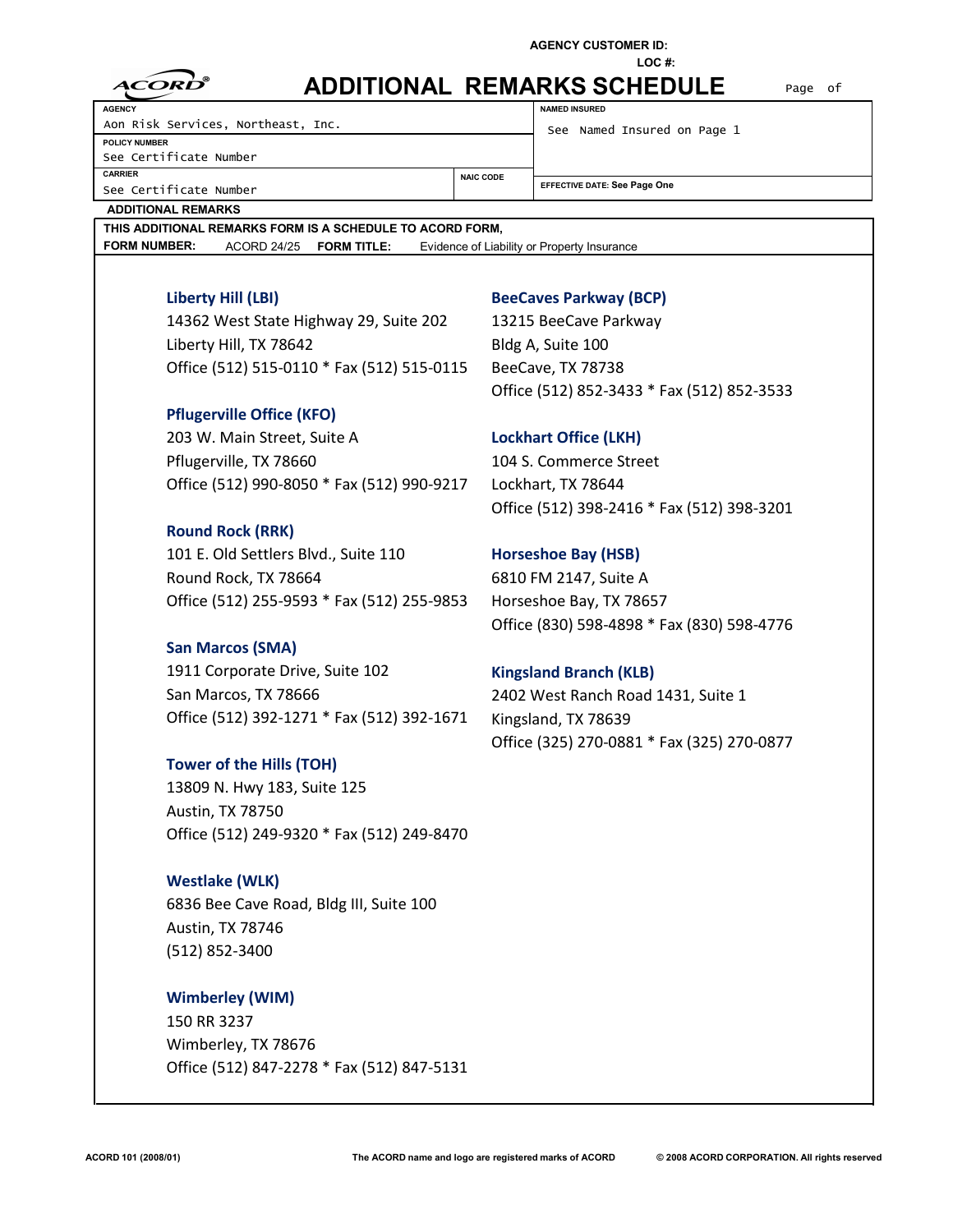**LOC #:**

| ন্স          |
|--------------|
| t :ORD<br>▲▲ |
|              |

# **ADDITIONAL REMARKS SCHEDULE NAMED INSURED**

See Certificate Number **CARRIER** See Certificate Number **AGENCY** Aon Risk Services, Northeast, Inc. See Named Insured on Page 1

Page of

**POLICY NUMBER**

**NAIC CODE EFFECTIVE DATE: See Page One** 

**ADDITIONAL REMARKS**

**THIS ADDITIONAL REMARKS FORM IS A SCHEDULE TO ACORD FORM, FORM NUMBER:** ACORD 24/25 **FORM TITLE:** Evidence of Liability or Property Insurance

# **SAN ANTONIO**

## **Alamo Heights (TASA / AHSA) New Braunfels (NBF)**

300 Austin Hwy, Suite 200 417 W. San Antonio, Suite 100 San Antonio, TX 78209 New Braunfels, TX 78130 Office: (210) 237-4660 \* Fax: (210) 237-4560 Office: (830) 629-8100 \* Fax (830) 629-8111

### **Crown Ridge (CRSA) Schertz (SHSA) Schertz (SHSA)**

19707 IH 10 West, Suite 101 San Antonio, TX 78257 1888 1992 12:33 12:34 13:35 13:36 13:37 14:3009, Suite 100 Office: (210) 237-4620 \* Fax: (210) 237-4520 Schertz, TX 78154

### **Spring Branch (SBSA)**

426 Singing Oaks #200 **Stone Oak Office (SOSA)** Spring Branch, TX 78070 18615 Tuscany Stone, Suite 150 Office: (830) 310-5310 \* Fax: (830) 714-5374 San Antonio, TX 78258

Office (210) 651-4171 \* Fax (210) 651-4249

Office: (210) 237-4640 \* Fax (210) 237-4540

**ACORD 101 (2008/01)**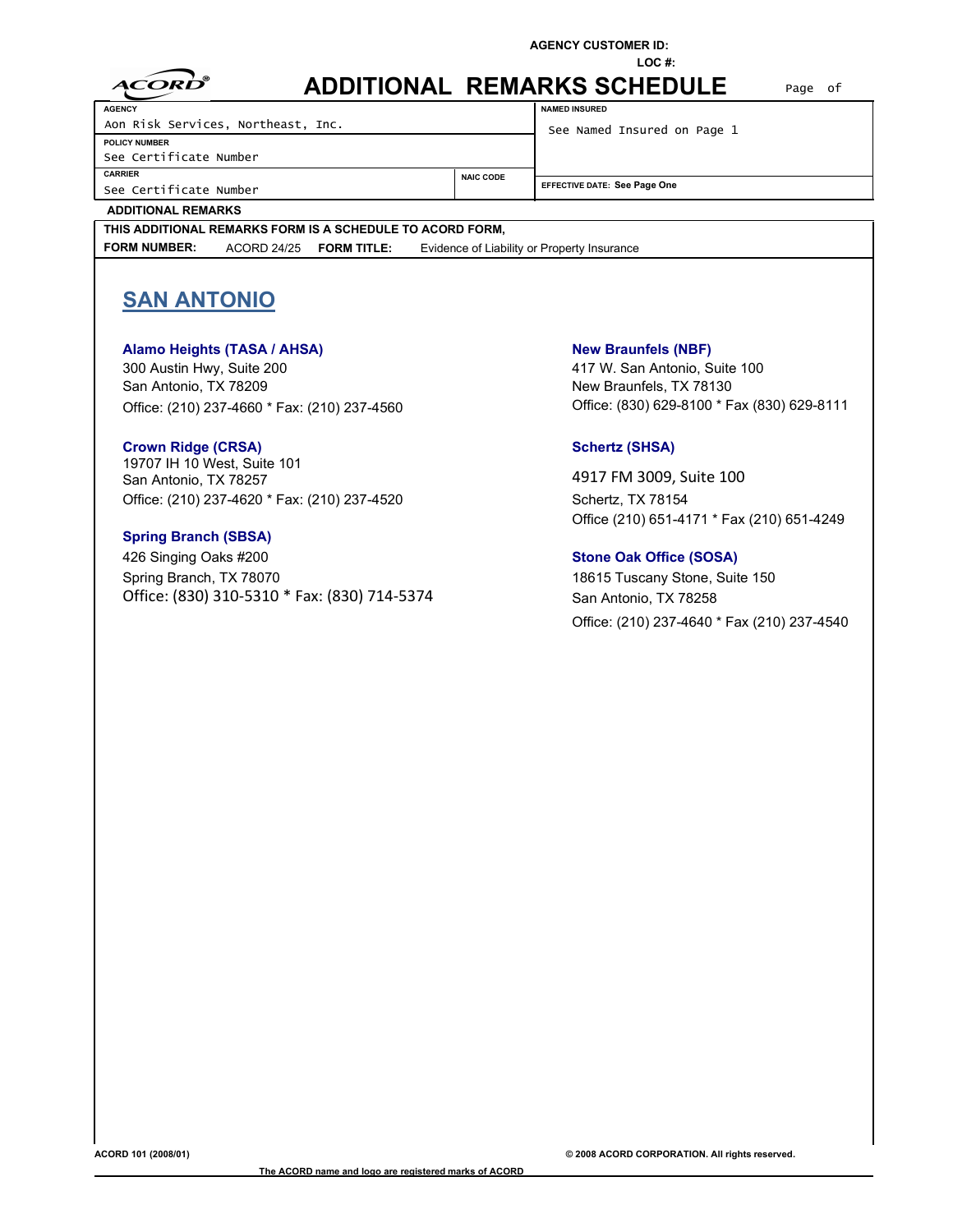**LOC #:**

| ন্স          |
|--------------|
| t :ORD<br>▲▲ |
|              |

| <b>ADDITIONAL REMARKS SCHEDULE</b> |  |
|------------------------------------|--|
|------------------------------------|--|

See Certificate Number **CARRIER** See Certificate Number **POLICY NUMBER AGENCY** Aon Risk Services, Northeast, Inc. See Named Insured on Page 1

**NAMED INSURED**

Page of

| See Certificate Number |   |  |  |  |
|------------------------|---|--|--|--|
| <b>CARRIER</b>         |   |  |  |  |
|                        | . |  |  |  |

**NAIC CODE EFFECTIVE DATE: See Page One** 

# **ADDITIONAL REMARKS**

# **THIS ADDITIONAL REMARKS FORM IS A SCHEDULE TO ACORD FORM,**

**FORM NUMBER:** ACORD 24/25 **FORM TITLE:** Evidence of Liability or Property Insurance

# **DALLAS**

# **Dallas Parkway (DPDA) Las Colinas Office**

17855 Dallas Parkway, Suite 195 909 Lake Carolyn Parkway, Suite 160 Dallas, TX 75287 Irving, TX 75039 Office: (972)349-6600 \*Fax: (972)349-6652 Office: (682)478-0005 \*Fax: (682)478-0006

# **Monticello (MODA)** Mansfield

3100 Monticello Avenue, Suite 925 1380 Hwy 287 North, Suite 101 Dallas, TX 75205 Mansfield, TX 76063 Office: (214)964-9820 \*Fax: (214)964-9720 Office: (682)478-0003 \*Fax: (682)478-0004

7800 Dallas Parkway, Suite 140 3838 Oak Lawn Avenue, Suite 1000 Plano, TX 75024 Dallas, TX 75219 Office: (214)964-9810 \*Fax: (214)349-6610 Office: (214)597-5093 \*Fax: (214)964-9710

## **Independence Title (GBDA) Cedar Hill Office (CHDA)**

465 W. President George Bush Hwy., Ste. 102 318 West Belt Line Road, Suite 302 Rickardson, TX 75080 Cedar Hill, TX 75104 Office: (972) 535-2102 Fax: (972) 535-2103 Office (972)349-6655 \*Fax: (972)349-6656

3916 Interstate 20 West, Ste 130 6301 Gaston Avenue, Suite 150 Arlington, TX 76017<br>Office: (682)478-0001\*Fax: (682)478-0002 Office: (214)964-9

**Rockwall Rockwall Mesquite (MEDA)** 2850 Shoreline Trail Suite 201 2424 Gus Thomasson Road, Suite A Rockwall, TX 75032<br>Office: (972)349-6640 \*Fax (972)349-6641 Office: (972) 270-24

# **Four Corners Office (ATDA) By Preston Hollow Office** McKinney, TX 75070 Dallas, TX 75231

## **Addison Office**

4300 Spring Valley Road Dallas, TX 75244 Office: (214)360-1542 Fax (214)360-7778

# **Plano (PLDA)** Park Cities/Uptown Office

# **Arlington (ARDA) Lakewood Office (LWDA)**

Office: (214)964-9840 \*Fax (214)964-9740

Office: (972) 270-2488 Fax (972)349-6688

6950 TPC Drive, Suite 180 10000 N. Central Expressway, Suite 100 Office: (214)964-9850 Fax (214)964-9750 Office: (214)269-8230 Fax (888)415-5890